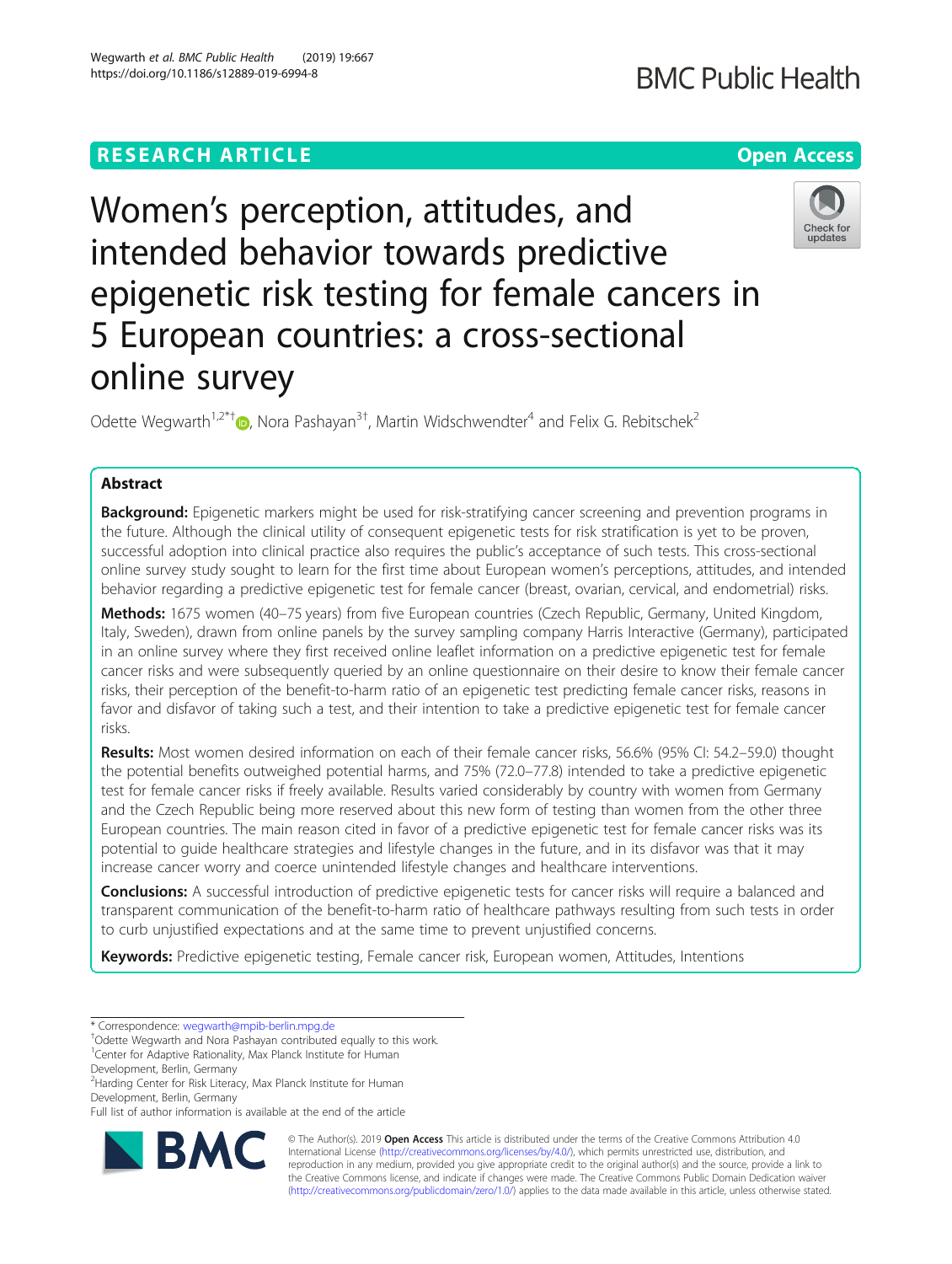## Background

Cancer is a leading cause of mortality worldwide, accounting for 14.1 million new cases and 8.2 million deaths in 2012. [[1](#page-9-0)] Prevention and early detection remain the key interventions to reduce the global cancer burden, although with modest efficacy. [[2](#page-9-0)–[5\]](#page-9-0) Almost all cancers occur against a background of individual risk factors including genetic and nongenetic factors. In the last decade, it has been recognized that expressions of cancer-associated genes in the majority of sporadic cancers is actually controlled by deoxyribonucleic acid (DNA) methylation processes—defined as epigenomics—that can influence gene expression, without causing a permanent alteration in a gene (or DNA). The epigenome is highly dynamic. Epigenomic regulators are at work nonstop, removing or adding chemical marks that allow for transient gene readouts while blocking them in the next minute. Risk factors such as age, reproductive and lifestyle factors, and environmental exposures can trigger alterations in the epigenome, which have been implicated in the development and progression of cancer. [\[6](#page-9-0)] As a consequence, alterations of the epigenome have become the promising target in recent research endeavors for predicting an individual's cancer risk; it is hoped that the information on individual's cancer risk may help clinicians offer a more risk-tailored cancer screening and prevention management that will reduce cancer burden more effectively. In the setting of prostate cancer, for example, targeting screening to men at higher than population average risk could reduce the proportion of men likely to be overdiagnosed and, consequently, overtreated. [[7,](#page-9-0) [8\]](#page-9-0) Risk prediction models that incorporate epigenetic markers could thus provide new opportunities for risk stratification in risk-stratified cancer screening and prevention programs. [[6](#page-9-0)]

The ongoing FORECEE (female cancer prediction using cervical omics to individualize screening and prevention) project is developing an epigenetic test to predict the risk for breast, ovarian, cervical, and endometrial cancers in women using cervical cells (<https://forecee.eu>). The clinical utility of this predictive epigenetic test for risk-stratification in risk-tailored cancer screening and prevention programs is yet to be assessed. However, even if in the future studies prove the test's utility, it needs to be accepted by the public to be eventually adopted into clinical practice.

A plethora of studies exists that shed light on the public's knowledge, attitudes, and intended behavior regarding predictive genetic testing, [\[9](#page-9-0), [10\]](#page-9-0) however, to date nothing is known about these matters regarding predictive epigenetic testing on cancer risk. Because, in contrast to genetic markers, epigenetic markers act as surrogate readouts for heritable and lifestyle risk factors, predictive epigenetic tests may raise questions and concerns among

the public that are different from those raised by genetic testing (e.g., the "testified" individual's responsibility for an increased risk due to a health-impairing lifestyle). A timely understanding of how the public views predictive epigenetic testing for cancer risk will therefore help to carefully guide the development of appropriate communication tools for the future.

In this study, we investigated whether European women (i) perceive the potential benefits of predictive epigenetic testing for female cancer risks to outweigh the potential harms or vice versa, (ii) want to know their risk for female cancers, (iii) have personal reasons in favor and in disfavor of such a test, (iv) intend to use such a test if available, and (v) whether these perceptions, attitudes, and intended behaviors vary by country.

## Methods

## Study oversight

The study was set up as a cross-sectional populationbased online survey with women from five European countries that represent Northern, Eastern, Southern, Western, and Central Europe and the nationalities of members of the FORECEE consortium. Based on these criteria the countries chosen were the Czech Republic, Germany, United Kingdom (UK), Italy, and Sweden. The design and content of the study was developed by the authors, discussed in detail with country-specific clinical partners of the FORECEE consortium (<https://forecee.eu>), and revised after feedback. To execute the study online, the survey sampling company Harris Interactive (Hamburg, Germany) was contracted in order to conducted the online study—including an online version of a leaflet and an online questionnaire—by using their online panels and the online panels of Toluna, respectively. Both online panels—comprising about 78,000 and 275,000 online panelist, respectively—are representative of the general population in these countries.

The study was performed in accordance with relevant guidelines and regulations, and informed consent was obtained from all participants prior to the study. The study was approved by the independent Institutional Ethics Review Board of the Max Planck Institute for Human Development (Germany).

## Sampling procedure and study sample

The goal of the online study was to survey national samples of women who will likely be the target group for future predictive epigenetic tests for female cancer risks (40 to 75 years) in the Czech Republic, Germany, UK, Italy, and Sweden. To reduce nonrespondent bias and to better reflect the general population of women of the target group in each country, the samples were stratified based on the official combined distribution of age and education per country at the point of survey completion.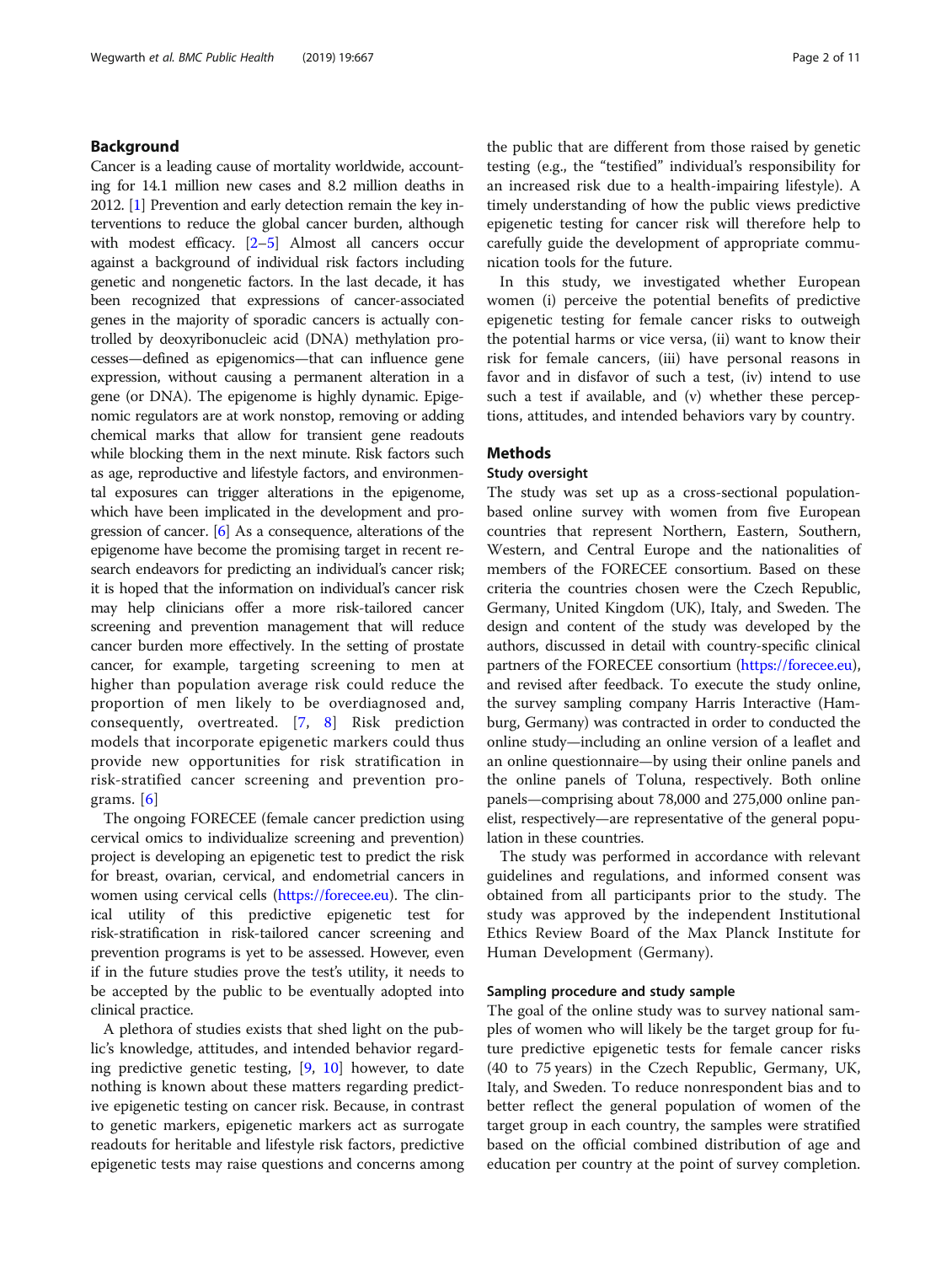Quotas per country were drawn from EUROSTAT (European Statistical System) [\[11\]](#page-9-0) and calculated on the grounds of three levels of education (low, medium, high) as categorized by the International Standard Classification of Education (ISCED) and for four age groups (40– 49 years, 50–59 years, 60–69 years, 70–75 years). We calculated that a sample size of about 300 participants per country was required to detect differences in perceptions and intended behavior (2-sided alpha of .05) of 10% or higher with a 90% power between the national samples. To allow for nonresponse and ineligibility, in January 2017, Harris Interactive sent invitation links by email to those of their female online panelists who matched the selection criteria in age and nationality. In case, the invitation caught the interest of an online panelist, she clicked on a link provided in the invitation email that directed her to the online portal of Harris Interactive. After providing informed consent, women entered the online study—entirely hosted by Harris Interactive—which included both the online survey questionnaire and the online leaflet. After study completion, the authors of this study received a completely anonymized data sheet from Harris Interactive. Thus, all respondents of this study are fully anonymous to the authors.

Of 3629 women contacted by Harris Interactive, 848 did not respond, 197 were not eligible (duplicate listing, other strata than originally coded), and 492 entered the online study after respective quotas were filled. Of the 2092 who responded, 417 did not finish the online study, resulting in 1675 completed online surveys. Using the AAPOR (American Association for Public Opinion Research) response rate calculator, [\[12](#page-9-0)] which incorporates a default method for estimating e (estimated proportion of cases of

Table 1 Characteristics of the study sample

unknown eligibility that is eligible), the study yielded a response rate of 61.4%  $(1675/[1675 + 417 + e (848)])$  and a cooperation rate of 80.1% (1675/[1675 + 417]).

Of the 1675 online surveys collected in total, 356 were completed in the Czech Republic, 335 in Germany, 323 in the UK, 338 in Italy, and 323 in Sweden. Across countries, the distribution of age groups was 40–49 years (29.6%), 50–59 years (29.3%), 60–69 years (29.5%), and 70–75 years (11.7%) and the distribution of educational levels was low (27.8%), medium (48.8%), and high (23.5%). 157 women reported a personal history of any cancer in the past and 104 specifically of female cancers. Table 1 provides country-specific details on these characteristics.

Respondents in each of the national online samples were similar to their respective general population in terms of the distribution of age and education, with the following exceptions: For women from the Czech Republic and Sweden presenting with low education, the age group "60 to 69 years" were overrepresented and "70 to 75 years" were underrepresented (Additional file [2:](#page-9-0) Table S1).

## Information leaflet and survey questionnaire

To ensure that all women were equipped with sufficient background information on predictive epigenetic testing for female cancer risk, the study was designed as such that the women entering the online study were first presented with an online leaflet—whose content they were advised to familiarize themselves with—before being subsequently presented with the online survey questionnaire. While then working through the online survey questionnaire, women could easily re-approach

| Number of participants (%)        |                                                                |            |     |                        |     |                               |                |                   |                |                       |                |             |      |
|-----------------------------------|----------------------------------------------------------------|------------|-----|------------------------|-----|-------------------------------|----------------|-------------------|----------------|-----------------------|----------------|-------------|------|
|                                   | Czech Republic<br>All countries<br>$(N = 1675)$<br>$(n = 356)$ |            |     | Germany<br>$(n = 335)$ |     | United Kingdom<br>$(n = 323)$ |                | Italy $(n = 338)$ |                | Sweden<br>$(n = 323)$ |                | $p$ -value* |      |
| Age group (years)                 |                                                                |            |     |                        |     |                               |                |                   |                |                       |                |             | .090 |
| $40 - 49$                         | 495                                                            | $(29.6\%)$ | 100 | (28.1%)                | 96  | (28.7%)                       | 101            | (31.3%)           | 102            | (30.2%)               | 96             | (29.7%)     |      |
| $50 - 59$                         | 490                                                            | (29.3%)    | 90  | (25.3%)                | 109 | (32.5%)                       | 101            | (31.3%)           | 96             | $(28.4\%)$            | 94             | $(29.1\%)$  |      |
| $60 - 69$                         | 494                                                            | (29.5%)    | 131 | $(36.8\%)$             | 82  | (24.5%)                       | 82             | $(25.4\%)$        | 101            | (29.9%)               | 98             | (30.3%)     |      |
| $70 - 75$                         | 196                                                            | (11.7%)    | 35  | $(9.8\%)$              | 48  | $(14.3\%)$                    | 39             | $(12.1\%)$        | 39             | (11.5%)               | 35             | $(10.8\%)$  |      |
|                                   | Education (ISCED)                                              |            |     |                        |     |                               |                |                   |                |                       | < .001         |             |      |
| High                              | 393                                                            | (23.5%)    | 52  | $(14.6\%)$             | 65  | $(19.4\%)$                    | 116            | $(35.9\%)$        | 43             | (12.7%)               | 117            | (36.2%)     |      |
| Medium                            | 817                                                            | $(48.8\%)$ | 256 | (71.9%)                | 207 | $(61.8\%)$                    | 111            | $(34.4\%)$        | 112            | $(33.1\%)$            | 131            | $(40.6\%)$  |      |
| Low                               | 465                                                            | (27.8%)    | 48  | $(13.5\%)$             | 63  | $(18.8\%)$                    | 96             | (29.7%)           | 183            | $(54.1\%)$            | 75             | (23.2%)     |      |
| Personal history of female cancer |                                                                |            |     |                        |     |                               |                |                   |                |                       |                |             | .829 |
| Yes                               | 104                                                            | $(6.2\%)$  | 20  | $(5.6\%)$              | 23  | $(6.9\%)$                     | 19             | $(5.9\%)$         | 20             | (5.9%)                | 22             | $(6.8\%)$   |      |
| Unknown                           | 25                                                             | $(1.5\%)$  | 6   | (1.7%)                 |     | $(0.3\%)$                     | $\overline{4}$ | $(1.2\%)$         | $\overline{7}$ | $(2.1\%)$             | $\overline{7}$ | (2.2%)      |      |
| No                                | 1546                                                           | (92.3%)    | 330 | (92.7%)                | 311 | (92.8%)                       | 300            | $(92.9\%)$        | 311            | $(92.0\%)$            | 294            | $(91.0\%)$  |      |

\*p-values derived from Chi-Square analysis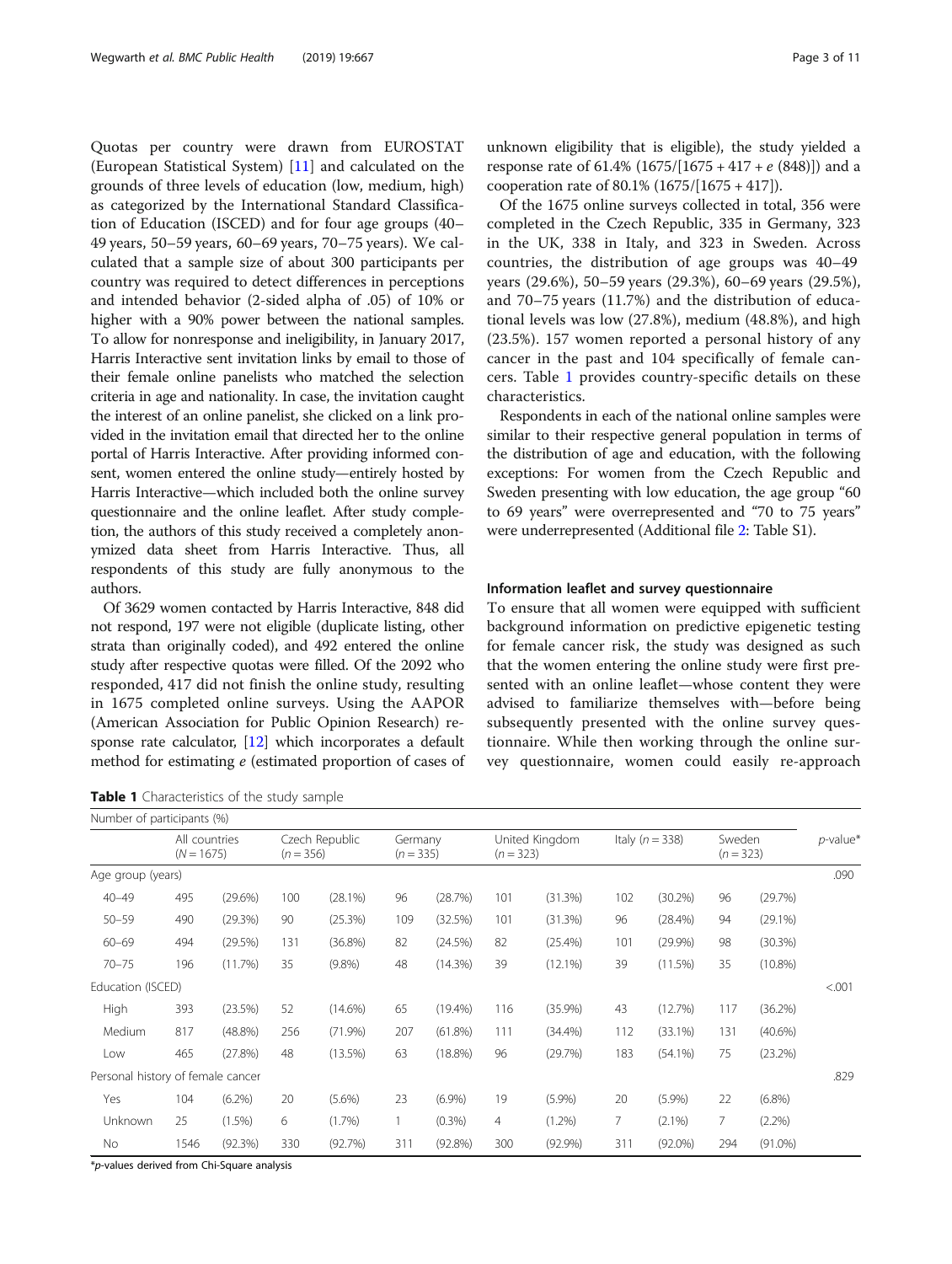the content of the online leaflet at any time. The online leaflet (see Additional file [2](#page-9-0)) included details on the following aspects:

- Estimates of age-adjusted risks of breast, ovarian, cervical, and endometrial cancer
- Current approaches of cancer screening and prevention with examples of the benefit-to-harm ratio
- Rationale behind predictive epigenetic testing for female cancer risks and its core principles
- Potential benefit and harms of such predictive epigenetic testing
- Additional information (e.g., confidentiality of data, state of evidence)

The development of the online survey questionnaire designed to elicit women's perception, attitudes, and intended behavior towards predictive epigenetic testing for female cancer risk—was informed by an assessment of findings published on these aspects in the field of genetic testing, in-depth discussions with the clinical partners and (epi-)genetic experts of the FORECEE consortium group, and by outcomes of focus group discussions with 25 women from Germany and 12 women from the UK. The survey questionnaire (for the exact wording, see Additional file [2](#page-9-0)) first asked four questions on the core principles of predictive epigenetic testing to ensure that women had a sufficient basic understanding of the cancer types targeted by the test, the potential impact of different test outcomes, and the interplay between external factors and the epigenome. For each of these four questions, women were presented with a choice of three answers of which one was correct. Women's perception of the benefit-to-harm ratio of predictive epigenetic testing for female cancer risks was measured by a 5-point-Likert scale reaching from "harms clearly outweigh potential benefits" to "benefits clearly outweigh potential harms." Their desire to learn about their cancer-specific risk for each of the four cancer types and their intention to take predictive epigenetic testing for female cancer risks if the test were freely available were measured by a binary choice (yes/no). To explore reasons in favor or disfavor of the test, we presented women with lists of items in favor (e.g., motivate the adoption of healthier lifestyle) and disfavor (e.g., induce unnecessary worry) of predictive epigenetic testing that were derived from focus group discussions with women in Germany and the UK. Women were asked to tick the reasons that would personally matter to them and assign ranks of importance to each (assignment of equal ranks to different reasons was possible). After women had made their choices on reasons in favor and disfavor, each woman was again presented with her chosen reasons and asked if one of

these reasons was so strong that it would outweigh all the other reasons in favor or in disfavor of the test.

All study materials (online survey questionnaire, online survey leaflet) were translated into country-specific languages by a professional translation office and checked for correctness and completeness by country-specific members of the FORECEE consortium. The survey sampling company Harris Interactive (Hamburg, Germany) programmed the online version of the survey.

## Outcomes and analysis

The online version of the questionnaire did not allow for item nonresponse, thus all 1675 questionnaires were completed. Primary outcome measures were (i) women's evaluation of the benefit-to-harm ratio of a predictive epigenetic test for female cancer risks, (ii) women's desire to know their cancer risk per cancer site, (iii) women's reasons in favor of having predictive epigenetic testing for female cancer risk, (iv) women's reasons in disfavor of having predictive epigenetic testing for female cancer risk, and (v) women's intention to use predictive epigenetic testing for female cancer risks. All results on the primary outcomes were calculated as absolute proportions with 95% confidence intervals.

Binary and multivariate logistic regression models were used to investigate whether differences between countries for each of the primary outcomes were confounded by covariates such as women's knowledge of the core principles of predictive epigenetic testing, their age, their education, or their personal cancer history. If not reported otherwise, none of these variables significantly influenced country-specific differences. Bonferroni corrections were employed to correct for multiple testing, and  $\alpha$ was set at 0.05/5 = .01. All data were stored and analyzed with IBM SPSS Statistics 24 (New York City, USA). To facilitate clear and unbiased reporting of our study results, the STROBE (Strengthening the Reporting of Observational studies in Epidemiology) reporting guideline was applied (Additonal file [1](#page-9-0): STROBE checklist).

## Results

## Women's knowledge of core principles of the predictive epigenetic test for female cancer risk

Overall, between 57.4% (55.0, 59.8) and 94.6% (95% confidence interval [CI]: 93.4, 95.6) of women provided correct responses to each of the four questions on the core principles of the predictive epigenetic test for female cancer risk (Table [2\)](#page-4-0). Women were least likely to correctly respond to the question on how a lower-than-average risk test result may guide their cancer screening and prevention management. Women from the Czech Republic ( $p < .001$ ) and women with lower education ( $p < .001$ ) were more likely to provide lower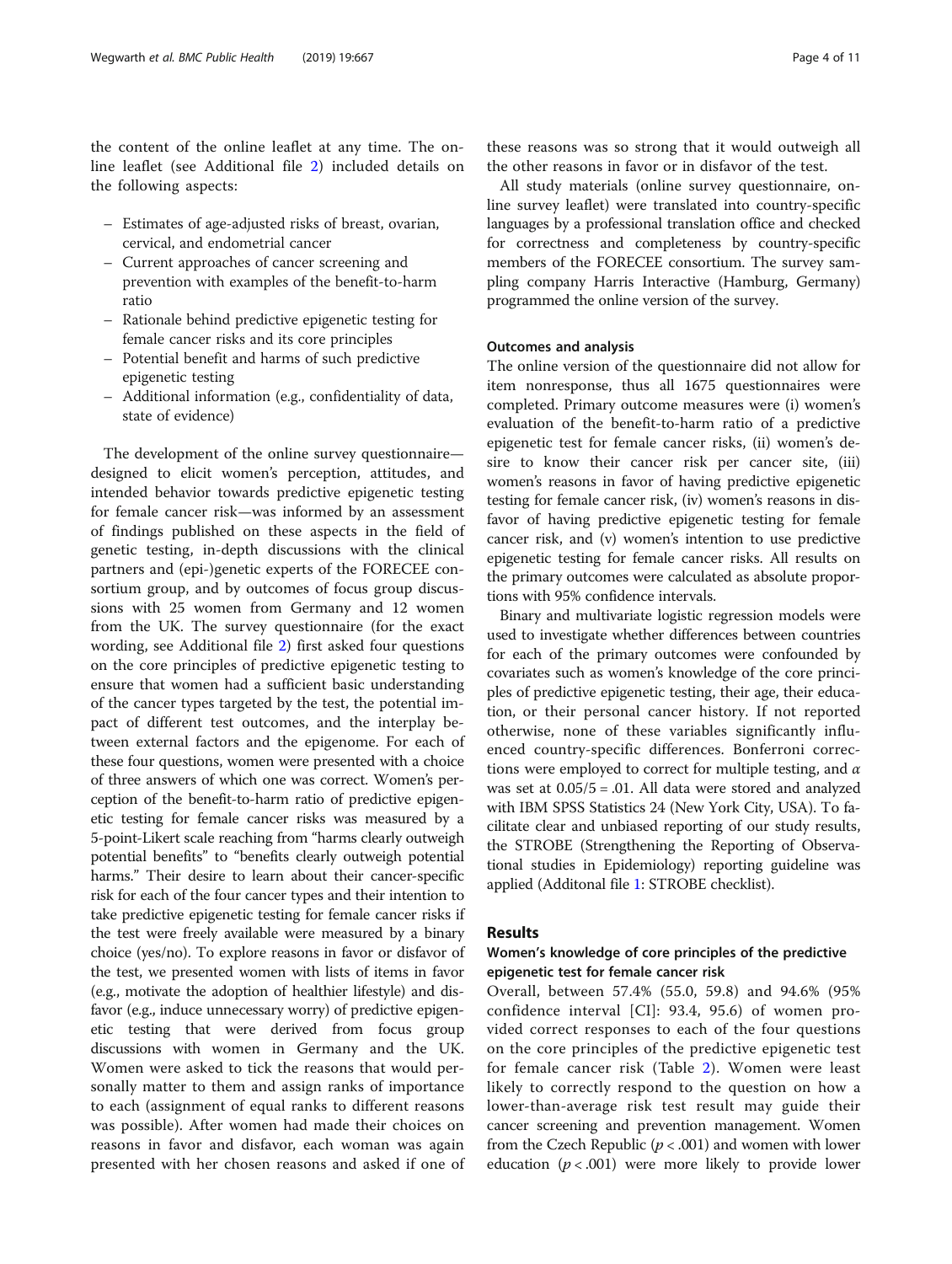<span id="page-4-0"></span>

| Table 2 Proportion of women's correct responses on the questions of the core principles of predictive epigenetic testing for breast,<br>ovarian, cervical, and endometrial cancer risk |                                          |                                |                      |                                |                    |                     |                 |  |  |  |  |
|----------------------------------------------------------------------------------------------------------------------------------------------------------------------------------------|------------------------------------------|--------------------------------|----------------------|--------------------------------|--------------------|---------------------|-----------------|--|--|--|--|
|                                                                                                                                                                                        | Percentage of correct responders (95%CI) |                                |                      |                                |                    |                     |                 |  |  |  |  |
| Correct items of the surveyed core principles All Countries<br>of predictive epigenetic<br>testing for female cancer<br>risks.                                                         | $N = 1675$                               | Czech<br>Republic<br>$n = 356$ | Germany<br>$n = 335$ | United<br>Kingdom<br>$n = 323$ | Italy<br>$n = 338$ | Sweden<br>$n = 323$ | $D^-$<br>value* |  |  |  |  |

Table 2 Proportion of women's correct responses ovarian, cervical, and endometrial cancer risk

| testing for female cancer<br>risks                                                                                                                                                          |                      | $n = 356$            |                      | $n = 323$            |                      |                      |         |
|---------------------------------------------------------------------------------------------------------------------------------------------------------------------------------------------|----------------------|----------------------|----------------------|----------------------|----------------------|----------------------|---------|
| The predictive epigenetic<br>test for female cancer risks<br>targets a woman's risk for<br>breast, ovarian, cervical,<br>and endometrial cancer.                                            | 94.6 (93.4,<br>95.6) | 93.5 (90.5,<br>95.9  | 98.5 (96.6,<br>99.5) | 96.0 (93.2,<br>97.8) | 89.1 (85.2,<br>92.2) | 96.0 (93.2,<br>97.8) | < 0.001 |
| With a lower-than-<br>average risk result,<br>a woman could<br>consider having less<br>screening and<br>consequently may<br>reduce her likelihood<br>of overdiagnosis and<br>false alarms.  | 57.4 (55.0,<br>59.8) | 43.0 (37.8,<br>48.3) | 57.0 (51.5,<br>62.4) | 81.1 (76.4,<br>85.2) | 62.1 (56.7,<br>67.3) | 44.9 (39.5,<br>50.5) | < 0.001 |
| With a higher-than-<br>average risk result,<br>a woman could<br>consider having<br>more screening or<br>preventive measure<br>in order to reduce<br>her likelihood of<br>dying from cancer. | 76.2 (74.1,<br>78.2) | 47.5 (42.2,<br>52.8  | 83.9 (79.5,<br>87.7) | 87.6 (83.5,<br>91.0) | 76.3 (71.4,<br>80.8) | 88.2 (84.2,<br>91.5) | < 0.001 |
| Our environment and<br>lifestyle is changing<br>the epigenome of<br>our cells.                                                                                                              | 75.3 (73.2,<br>77.4) | 66.3 (61.1,<br>71.2) | 79.1 (74.4,<br>83.3) | 87.3 (83.2,<br>90.7) | 72.8 (67.7,<br>77.5) | 72.1 (66.9,<br>77.0) | < .001  |

\*p-values derived from Chi-Square analysis

proportions of correct responses on core principles than women from the other European countries or women with higher education (Additional file [2](#page-9-0): Table S2). After adjusting for education in multivariate analyses and multiple testing, the significant association between country and women's knowledge of core principles  $(p = < .001)$  remained.

## Women's evaluation of the benefit-to-harm ratio of the predictive epigenetic test

More than half (56.6, 95% CI: 54.2, 59.0) of all women felt that the potential benefits of a predictive epigenetic test for female cancer risks would somewhat or clearly outweigh its potential harms. This evaluation was shared by the majority of women within each of the studied European countries, except by women from the Czech Republic where the majority thought that the test's harms equal its benefits ( $p < .001$ ) (Fig. [1\)](#page-5-0). After adjusting for covariates (knowledge of core principles, education, personal female cancer history, age) and multiple testing, compared to women from the Czech Republic, women from the other four countries were on average only about half as likely to consider the harms of a predictive epigenetic test for female cancer risks to equal or

to somewhat/clearly outweigh the benefits (Additional file [2:](#page-9-0) Table S2).

Also, women with limited knowledge of the test's core principles (≤50% correct) evaluated the test more negatively in univariate analyses ( $p < .001$ ). Multivariate analysis showed, however, that the association between women's benefit-to-harm evaluation and their knowledge of the test's core principles was confounded by their level of education  $(\chi^2(1) = 22.48; p < .001)$ . After adjusting for covariates and multiple testing, women presenting with limited knowledge of the test's core principles were seen to be nearly 2 times as likely (odds ratio [OR]: 1.79, 95% CI: 1.24–2.25,  $p < .001$ ) to consider the harms of the predictive epigenetic test to equal or somewhat/ clearly outweigh the benefits than women presenting with higher degrees of knowledge (> 50%) (Additional file [2:](#page-9-0) Table S2).

## Women's desire to know their female cancer risks

The majority of women (63.6%) said they want to know their individual risk for each of the four female cancers (breast, ovarian, cervical, endometrial) (Table [3\)](#page-5-0). Within each country, women's desire to know the risk for one female cancer over the other cancers did not differ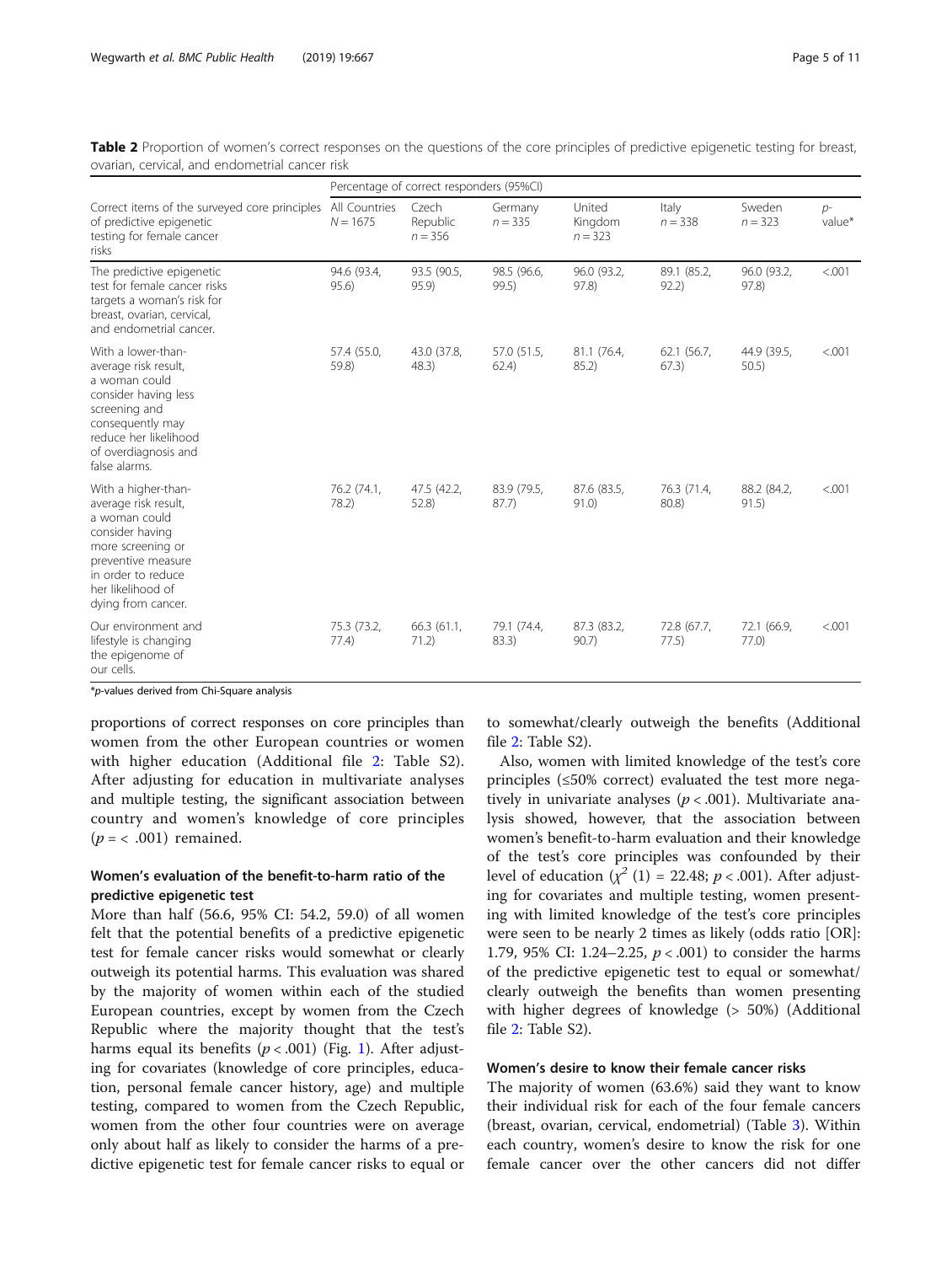<span id="page-5-0"></span>

significantly. Women's desire differed between countries, however: Compared to women from the Czech Republic, women from the UK, Italy, and Sweden were about 2 to 3 times more likely to desire risk information on three or all female cancers in multivariate analysis (Additional file [2](#page-9-0): Table S2), whereas women from Germany did not differ from the Czech Republic ( $p = .122$ ). Also, women's age was associated with a higher desire to learn about the risk for female cancers in univariate and multivariate analysis, with women aged 40 to 59 years being significantly more likely to request such predictive information on their cancer risk than women older than that (Additional file [2:](#page-9-0) Table S2).

## Women's reasons in favor of a predictive epigenetic test for female cancer risks

When women were presented with the five potential reasons in favor of taking this epigenetic test, 67.2% of all women chose all five reasons, 3.9% chose four reasons, 6.4 and 7.3% chose three and two reasons, respectively, and 15.3% chose one reason. Figure [2](#page-6-0)a shows women's ranking of their perceived importance of each of the reasons in favor of the test. When subsequently presented with all individually ticked reasons, 817 (48.8%) out of 1675 women indicated that one of these reasons was so strong that it outweighed all the others. Among these, the test's potential to guide the personal cancer prevention strategy was the most decisive reason for women in Germany (38.8%), the Czech Republic (29.1%), and Italy (30.9%), whereas for women in the UK (37.0%) and Sweden (30.4%), it was its potential to motivate the adoption of a healthier lifestyle.

## Women's reasons in disfavor of the predictive epigenetic test for female cancer risks

When presented with the five reasons that might speak in disfavor of taking the predictive epigenetic test, 61.1% of all women chose all five reasons, 3.5% chose four reasons, 5.6 and 8.6% chose three and two reasons, respectively, and 21.3% chose one reason. Figure [2b](#page-6-0) shows women's ranking of their perceived importance of each of the reasons in disfavor of the test. When again

Table 3 Women's desire to know their 10-year risk of developing breast, ovarian, cervical, and endometrial cancer

|                             | Percentage of responders who said they want to know the cancer risk (95% CI) |                             |                      |                             |                                     |                     |             |  |  |  |
|-----------------------------|------------------------------------------------------------------------------|-----------------------------|----------------------|-----------------------------|-------------------------------------|---------------------|-------------|--|--|--|
| Want to know their risk for | All Countries<br>$N = 1675$                                                  | Czech Republic<br>$n = 356$ | Germany<br>$n = 335$ | United Kingdom<br>$n = 323$ | Italy<br>$n = 338$                  | Sweden<br>$n = 323$ | $p$ -value* |  |  |  |
| Breast cancer               | 71.7 (69.5, 73.8)                                                            | 65.2 (60.0, 70.1)           | 58.2 (52.7, 63.5)    | 76.8 (71.8, 81.3)           | 83.4 (79.0, 87.2) 75.5 (70.5, 80.1) |                     | < 0.001     |  |  |  |
| Ovarian cancer              | 66.6 (64.3, 68.9)                                                            | 57.6 (52.3, 62.8)           | 52.8 (47.3, 58.3)    | 71.5 (66.3, 76.4)           | 80.8 (76.2, 84.8)                   | 71.2 (65.9, 76.1)   | < 0.001     |  |  |  |
| Cervical cancer             | 65.7 (63.3, 67.9)                                                            | 58.1 (52.8, 63.3)           | 50.7 (45.3, 56.2)    | 70.0 (64.6, 74.9)           | 80.5 (75.8, 84.6)                   | 69.7 (64.3, 74.6)   | < 0.001     |  |  |  |
| Endometrial cancer          | 65.0 (62.7, 67.3)                                                            | 55.6 (50.3, 60.9)           | 51.0 (45.6, 56.5)    | 68.7 (63.4, 73.7)           | 80.2 (75.5, 84.3)                   | 70.3 (65.0, 75.2)   | < 0.001     |  |  |  |

\*p-values derived from Chi-Square analysis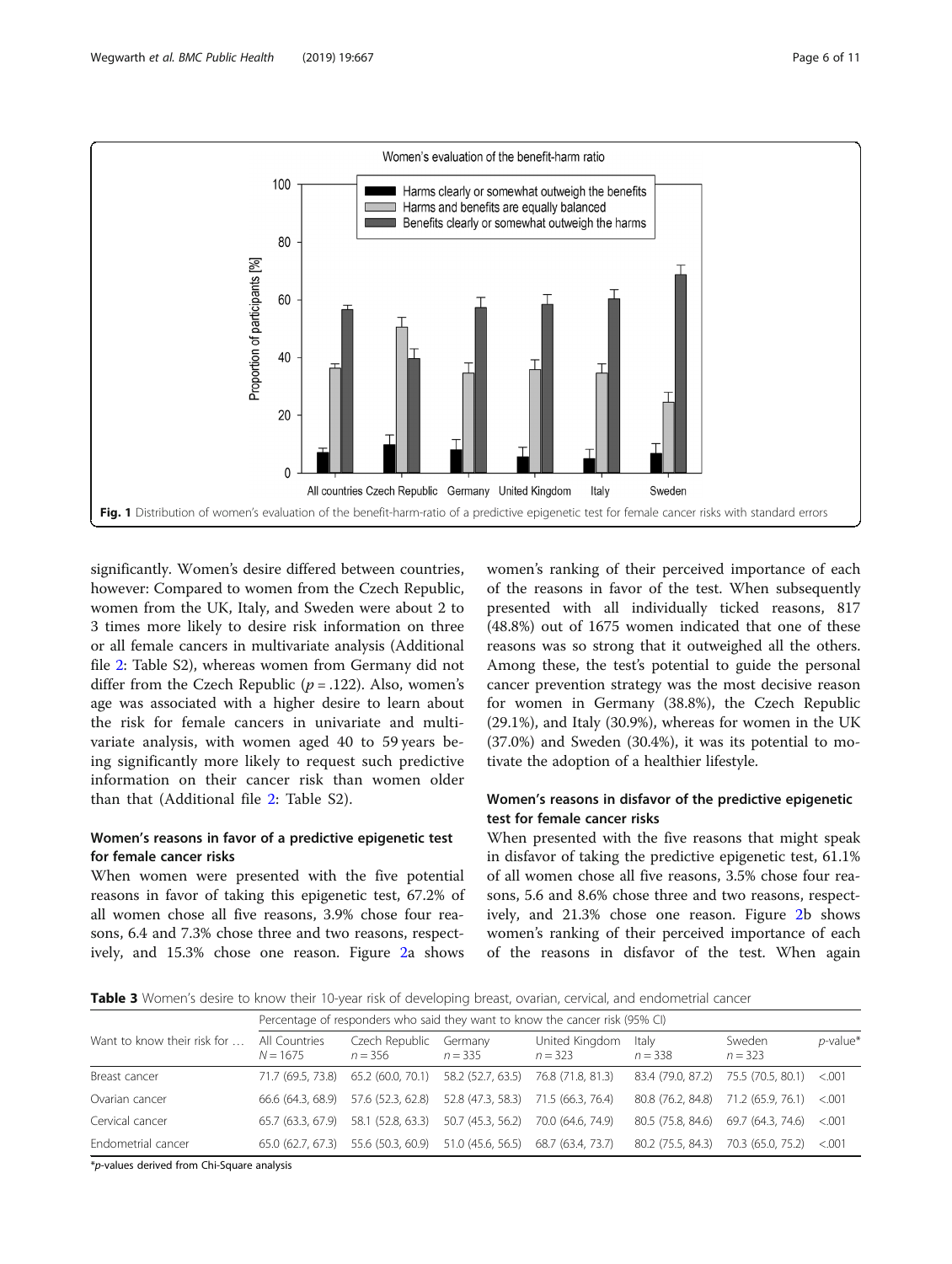<span id="page-6-0"></span>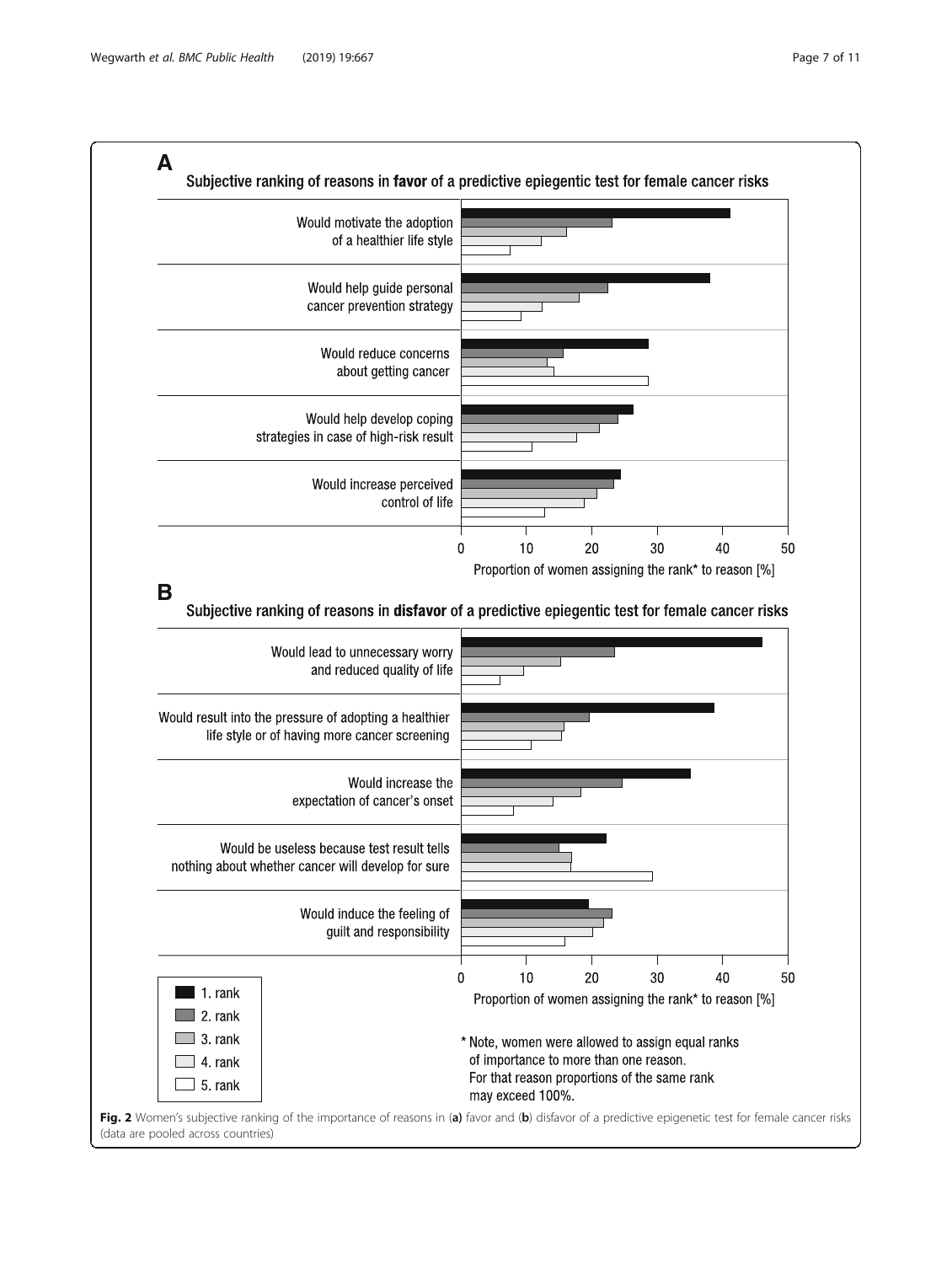subsequently presented with all individually ticked reasons in disfavor of the test, 884 (52.8%) out of 1675 women indicated that one of these reasons was so strong that it outweighed all the others. That the result of the test may induce unnecessary worry and reduce quality of life was the most decisive reason against taking the test for women in the UK (46.7%) and Sweden (33.5%), whereas for women in Germany (37.1%) and Italy (30.9%) it was the test's potential to cause a woman to permanently expect the onset of cancer. Women in the Czech Republic (39.4%), in contrast, were most worried about the fact that the test result may pressure them into adopting a healthier lifestyle or to undergo more cancer screening.

## Women's intention to take the test if it was already available

Overall, 75% of women responded that they would definitely or probably take this epigenetic test if it were freely available. However, women's preparedness to take the test depended on the country they came from  $(p < .001)$  and their initial evaluation of the test's benefit-to-harm ratio  $(p < .001)$ . After adjusting for covariates and multiple testing, women from the Czech Republic, UK, Italy, and Sweden were about 2 to 3.5 times more likely to consider taking the test if it were freely available than women from Germany (Additional file [2](#page-9-0): Table S2). Results were confounded, however, by women's evaluation of the test's benefit-to-harm  $(\chi^2)(1) = 92,67; p < .001)$ , with women evaluating the test rather negatively being less prepared to take the test ( $p < .001$ ). In accordance with this finding, we found that women who intended to take the test were also more likely to tick four or all five reasons in favor of the test than women who said they would definitely or probably not take the test: 73.7% (71.1, 76.1) versus 63.3% (58.4, 67.9). Likewise, women who indicated that they would not take the test were more likely to tick four or all reasons in disfavor of the test than women who indicated they would take the test: 71.9% (67.3, 76.2) versus 62.5% (59.8, 65.2).

## **Discussion**

Of the 1675 European women surveyed in our study, almost three quarters demonstrated sufficient knowledge (≥75% correct responses) of the core principles of a predictive epigenetic test for female cancer risks after reading the leaflet. Within each country, women were least likely to know, however how the prediction of a lower-than-average risk for female cancer may impact their future cancer screening and prevention management. We can only speculate about why women particularly struggled with answering this question. For one, the idea of having less screening may have conflicted with the conventional wisdom that screening always means "early caught, successfully fought." Information that diverges from established opinion or attitudes is likely to be ignored. [[13\]](#page-9-0) Also, research showed that the concepts of "overdiagnosis" and "overtreatment" in cancer screening are hardly known by most people, [[14](#page-9-0), [15](#page-9-0)] which is why some women in our survey may have found it harder to memorize this unfamiliar information. [[16](#page-10-0)] The knowledge of core principles also varied between countries, with women from the Czech Republic being least likely to correctly answer the questions. The observed variation was confounded by women's education, where those with a high degree of education were almost 3 times as likely to know at least 75% of the core principles of the test than women with a low degree of education.

Women's knowledge of the core principles had considerable consequences on how women evaluated the benefit-to-harm ratio of the predictive epigenetic test on cancer risks: While the majority of women in each country—except women from the Czech Republic— viewed the benefit-to-harm ratio positively, women with limited knowledge  $(\leq 50\%)$  of the test's core principles were likely to see the harms prevailing. However, this association between women's evaluation and their knowledge of the test's core principles was confounded by education. Given that women's evaluations significantly influenced women's intention to take a predictive epigenetic test, this finding matters. If women with lower levels of education decide against having a potentially effective test (once these are available and have been proven effective on the basis of solid evidence) because they do not understand the related health information, then health disparity may occur. Already now, few leaflets on cancer screening, letters of invitation to screenings, and health websites provide balanced information on screenings' benefit and harms (e.g., as absolute risk information) that would enable women to make an informed choice. [\[17](#page-10-0)–[21\]](#page-10-0) Instead, they often refer to relative statistics, lifetime incidences, 5-year survival rates, or no numbers at all, all of which contribute to women seriously overestimating their own cancer risk and the benefit of screening and underestimating the harms. [[22](#page-10-0)–[26](#page-10-0)] To avoid unreasonably high expectations but also unfounded misgivings about the new generation of predictive epigenetic tests, health policy makers and health care providers need to ensure that clear principles for the reporting on future predictive epigenetic testing are in place before the tests enter the health care system. First guidance for such transparent risk communication following established reporting principles is already available. [[27](#page-10-0)–[31](#page-10-0)]

Our survey further sheds light, for the first time, on specific reasons that drive a positive or negative evaluation. On the positive side, women appreciate that predictive epigenetic tests may help to improve their cancer screening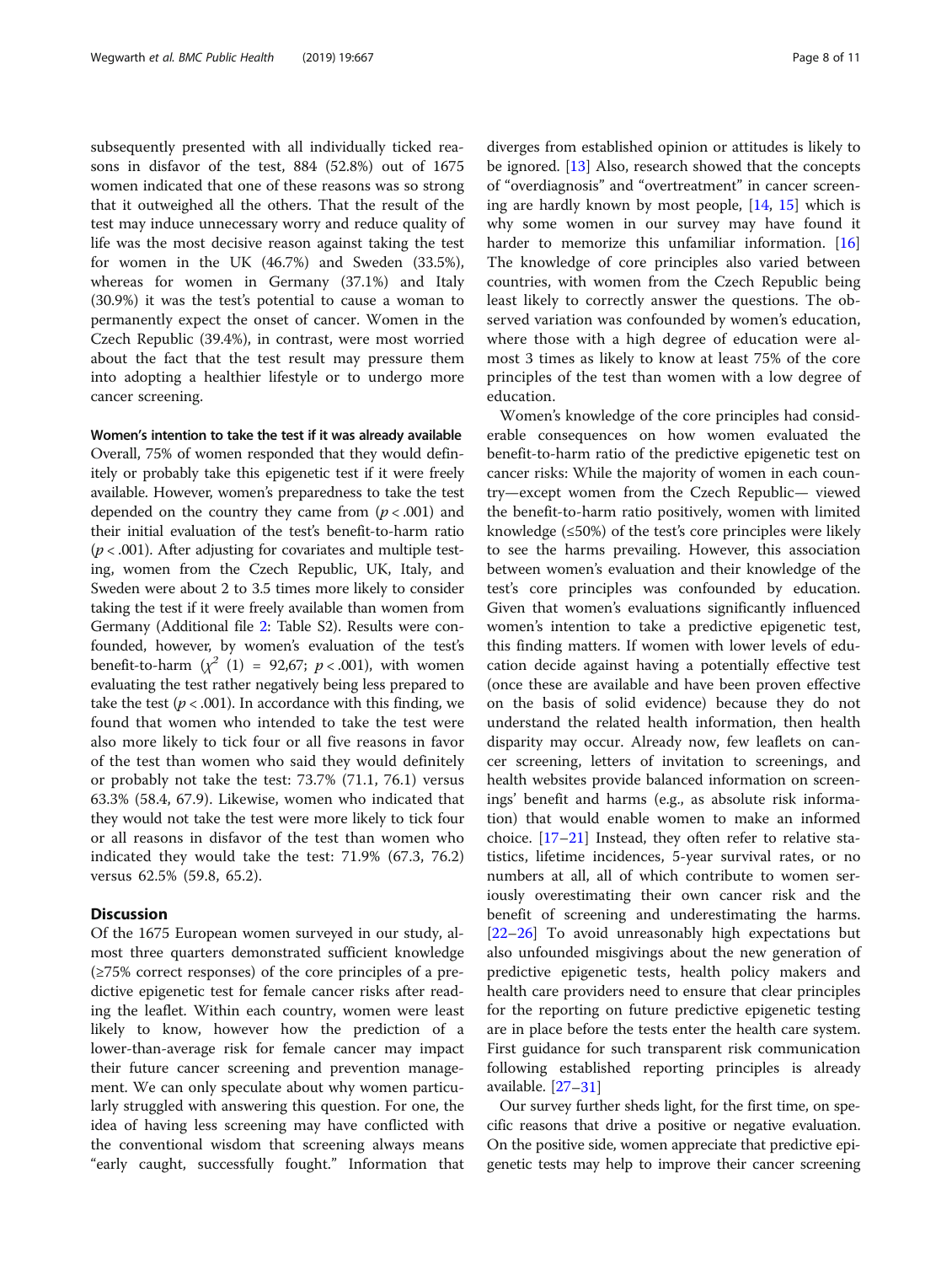and prevention management and, specifically for epigenetic testing, may even motivate the adoption of a healthier lifestyle. On the negative side, they well perceived that receiving a predictive epigenetic test result could induce permanent worries about cancer and pressure them to engage in lifestyle changes that they had not intended to adopt. Considering that professionals in the health care system (e.g., gynecologists) are envisaged to provide the epigenetic tests for predicting female cancer risks, it will be particularly the responsibility of health care professionals to address any ambiguity about the test by transparently and sufficiently counsel women about the test's accuracy, the meaning of risk-stratified test results on individual care, and their impact on the individual's life and health-related outcomes. Given the number of studies that document health professionals' difficulties in understanding and communicating medical risks [[32](#page-10-0)–[37\]](#page-10-0) and test statistics [\[38](#page-10-0)– [40](#page-10-0)], clear principles for the counselling on future predictive epigenetic testing need to be also established in training programs tailored to the healthcare professionals involved in predictive epigenetic testing. The apparent desire of many women to learn more about their cancer risk by epigenetic risk prediction [\[41](#page-10-0)–[43](#page-10-0)] may offer new and more efficient pathways in the fight against cancer but also means that the existing communicative and educative problems documented in cancer screening and prevention need first to be resolved.

Finally, our survey revealed some country-specific differences that are hard to explain and about which we can only speculate. For instance, women from Germany were least likely to express their intention to have the predictive epigenetic test on cancer risks, while at the same time expressing a rather positive evaluation of the benefit-toharm-ratio and presenting with sufficient knowledge of the core principals. One reason for this observation might be rooted in how German media cover personalized medicine. Whereas German media provide a relatively conservative view on such new technology and also point to its potential shortcomings, media in the UK, for instance, highlight its potential merits. [[44](#page-10-0)] We also found country-specific variations in Europeans women's knowledge of the core principles, particularly for the questions that interrogated how lower−/higher-than-average risk results may affect cancer screening and prevention uptake. Part of this variation might be influenced by women's current knowledge and adherence to individual country policies on screening. All of the five European countries have implemented the same population-based screening programs for both breast and cervical cancers but differ in terms of organizational characteristics (e.g., standardized informational material) and implementation stage. For instance, women in Germany and the UK receive a standardized leaflet on benefit and harms of mammography when being invited to screening, but women in the Czech Republic and Italy do not. Also,

the intervals of screening differ across countries, such as a 2-year interval in Germany and a 3-year interval in the UK. However, it goes beyond the scope of this study to examine to what extent these variations in information politics and implementation stages influence the reception of information on new test opportunities and which cognitive, emotional or structural mechanisms are in place; this question needs to be clarified in future studies.

Our findings need to be viewed in the light of some limitations. First, we measured women's intention to take a predictive epigenetic test and not their actual behavior. Previous research demonstrated modest correspondence between people's reported intention and their actual behavior—known as intention-behavior-gap. [\[45\]](#page-10-0) It is thus likely that the observed intention to take a predictive epigenetic test for female cancer and the potential actual uptake of such tests in the future will differ from one another. Second, we used an epigenetic risk prediction test that is currently under development (Women's identification test/WID test) for four female cancers as an example for introducing women to such future test opportunities in the field. Due to its developmental state, we were not able to provide women with any numerical estimates on the clinical utility of the test and the likely benefit-to-harm ratios of epigenetic risk-tailored cancer screening and prevention programs. Such numbers may have had a significant impact on women's evaluation of the benefit-to-harm ratio and their reported intention to take such a test. Third, because women in our survey were not offered the option to include any further reasons in favor and disfavor for predictive epigenetic testing than the five reasons offered, we cannot exclude the possibility that reasons other than displayed in our survey have played a role in women's evaluation of such a test. Fourth, we cannot rule out the existence of a nonrespondent bias. Although we achieved a reasonable response rate and were able to roughly match women's characteristics for age and education in the national samples to the general population at survey completion, we cannot exclude the likelihood that women with a higher-than-average cancer risks due to close family history or those with a greater interest in the topic of cancer and cancer screening were more likely to respond to our survey, which might have influenced and limited the generalizability of our results.

## Conclusion

Despite these limitations, our survey is the first to show how European women evaluate the opportunity to have their female cancer risks predicted by an epigenetic test, what this evaluation depends on, and how this evaluation may influence the acceptance of these tests in the future. Women who are not in a position to sufficiently understand the actual impact of future predictive epigenetic tests on their healthcare might be likely to discard a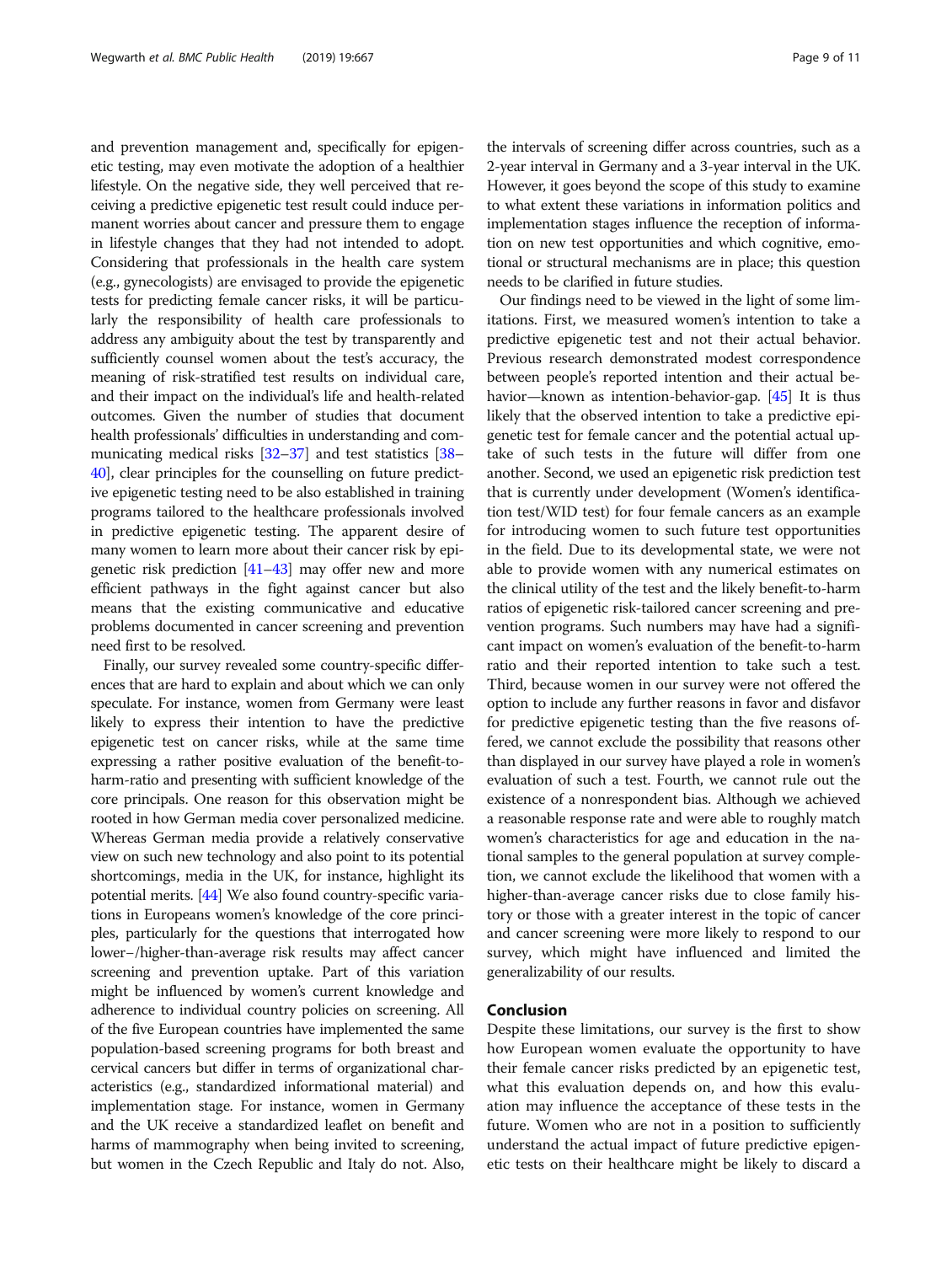<span id="page-9-0"></span>potential viable test opportunity. Their understanding of and trust in this new technology will largely depend on how healthcare professionals and healthcare providers inform and counsel women in the future. [[46\]](#page-10-0) A balanced and transparent communication of the chances and risks of predictive epigenetic tests will be required in order to curb undue hopes but also prevent unjustified concerns about these forthcoming testing opportunities.

## Additional files

[Additional file 1:](https://doi.org/10.1186/s12889-019-6994-8) STROBE checklist. (DOC 98 kb)

[Additional file 2:](https://doi.org/10.1186/s12889-019-6994-8) Survey questionnaire. Table S1. Joint official distribution for age and education (ISCED levels) in base population per country and joint distribution within each of the national samples of the study. Table S2. Multivariate logistic regression for predictors of European women's knowledge of core principals of epigenetic predictive testing for female cancer risk, their evaluation of the benefit-to-harm ratio of such tests, their desire to know their female cancer risks, and their intention to take epigenetic predictive testing for female cancer risks. Survey leaflet. (PDF 557 kb)

#### Abbreviations

CI: Confidence interval; DNA: Deoxyribonucleic acid; FORECEE: Female cancer prediction using cervical omics to individualise screening and prevention; OR: Odds ratio; UK: United Kingdom of Great Britain and Northern Ireland

#### Acknowledgements

We thank Rona Unrau and Christel Fraser for their help with editing the manuscript.

#### Funding

The study was funded by European Union's Horizon 2020 research and innovation programme (project: "Female cancer prediction using cervical omics to individualise screening and prevention [FORECEE]), Grant agreement number: 634570. MW's contributions were undertaken at University College London Hospitals (UCLH)/University College London UCL, which received a proportion of its funding from the Department of Health NIHR Biomedical Research Centres funding scheme. The funding organizations had no role in the design, conduct, collection, analysis, and interpretation of the data and no role in the preparation, review, or approval of the manuscript.

#### Availability of data and materials

The datasets used and/or analyzed during the current study are available from the corresponding author on reasonable request.

#### Author's contributions

Study concept and design: OW, MW, NP, FGR; Acquisition of funding: MW, OW; Acquisition of data: OW, FGR; Analysis and interpretation of data: OW, NP, FGR; Drafting of the manuscript: OW, NP; Critical revision of the manuscript for important intellectual content: OW, MW, NP, FGR; Statistical expertise: OW, NP; Study supervision: OW, MW. All authors have read and approved the manuscript.

#### Ethics approval and consent to participate

All respondents of this study were approached via online panels by the survey sampling company Harris Interactive Germany and were fully anonymous to all authors of this study. Written informed consent for the study was obtained from all respondents prior to the study by Harris Interactive Germany. The study was approved by the independent Institutional Ethics Board of the Max Planck Institute for Human Development, Berlin (Germany) under the consideration of the Declaration of Helsinki, the Nuremberg Code, and the Ethical Principals of Psychologists and Code of Conduct of the American Psychological Association (APA).

## Consent for publication

Not applicable.

#### Competing interests

The authors declare that they have no competing interests.

## Publisher's Note

Springer Nature remains neutral with regard to jurisdictional claims in published maps and institutional affiliations.

#### Author details

<sup>1</sup> Center for Adaptive Rationality, Max Planck Institute for Human Development, Berlin, Germany. <sup>2</sup> Harding Center for Risk Literacy, Max Planck Institute for Human Development, Berlin, Germany. <sup>3</sup>Department of Applied Health Research, Institute of Epidemiology and Healthcare, University College London, London, UK. <sup>4</sup>Department of Women's Cancer, Institute for Women's Health, University College London, London, UK.

## Received: 19 November 2018 Accepted: 16 May 2019 Published online: 30 May 2019

## References

- 1. Ferlay J, Soerjomataram I, Dikshit R, Eser S, Mathers C, Rebelo M, et al. Cancer incidence and mortality worldwide: sources, methods and major patterns in GLOBOCAN 2012. Int J Cancer. 2015;136(5):E359–86.
- 2. Andriole GL, Crawford ED, Grubb RL, Buys SS, Chia D, Church TR, et al. Prostate cancer screening in the randomized prostate, lung, colorectal, and ovarian Cancer screening trial: mortality results after 13 years of follow-up. J Natl Cancer Inst. 2012;104(12):125–32.
- 3. Buys SS, Partridge E, Black A, Johnson CC, Lamerato L, Isaacs C, et al. Effect of screening on ovarian cancer mortality: the prostate, lung, colorectal and ovarian (PLCO) Cancer screening randomized controlled trial. JAMA. 2011; 305(22):2295–303.
- Jacobs JI, Menon U, Ryan A, Gentry-Maharaj A, Burnell M, Kalsi JK, et al. Ovarian cancer screening and mortality in the UK collaborative trial of ovarian Cancer screening (UKCTOCS): a randomised controlled trial. Lancet. 2015;387(10022):945–56.
- 5. Autier P, Boniol M, Koechlin A, Pizot C, Boniol M. Effectiveness of and overdiagnosis from mammography in the Netherlands: population based survey. Br Med J. 2017;359:j5224.
- 6. Widschwendter M, Jones A, Evans I, Reisel D, Dillner J, Sundström K, et al. Epigenome-based cancer risk prediction: rationale, opportunities and challenges. Nat Rev Clin Oncol. 2018;15:292–309.
- 7. Pashayan N, Pharoah PD, Schleutker J, Talala K, Tammela T, Maattanen L, et al. Reducing overdiagnosis by polygenic risk-stratified screening: findings from the Finnish section of the ERSPC. Br J Cancer. 2015;113(7):1086–93.
- 8. Pashayan N, Duffy SW, Neal DE, Hamdy FC, Donovan JL, Martin RM, et al. Implications of polygenic risk-stratified screening for prostate cancer on overdiagnosis. Genet Med. 2015;17(10):789–95.
- 9. Meisel SF, Pashayan N, Rahman B, Side L, Fraser L, Gessler S, et al. Adjusting the frequency of mammography screening on the basis of genetic risk: attitudes among women in the UK. Breast. 2015;24(3):237–41.
- 10. Henneman L, Vermeulen E, van El CG, Claassen L, Timmermans DR, Cornel MC. Public attitudes towards genetic testing revisited: comparing opinions between 2002 and 2010. Eur J Hum Genet. 2013;21(8):793–9.
- 11. European Statistical System. European Census Hub. 2017. [https://ec.europa.](https://ec.europa.eu/CensusHub2/query.do?step=selectHyperCube&qhc=false) [eu/CensusHub2/query.do?step=selectHyperCube&qhc=false.](https://ec.europa.eu/CensusHub2/query.do?step=selectHyperCube&qhc=false) Accessed 16 Feb 2019.
- 12. American Association for Public Opinion Research AAPOR Response Rate Calculator. 2019. [https://www.aapor.org/Education-Resources/For-](https://www.aapor.org/Education-Resources/For-Researchers/Poll-Survey-FAQ/Response-Rates-An-Overview.aspx)[Researchers/Poll-Survey-FAQ/Response-Rates-An-Overview.aspx.](https://www.aapor.org/Education-Resources/For-Researchers/Poll-Survey-FAQ/Response-Rates-An-Overview.aspx) Accessed 16 Feb 2019.
- 13. Henriksen MJV, Guassora AD, Brodersen J. Preconceptions influence women's perceptions of information on breast cancer screening: a qualitative study. BMC Res Notes. 2015;8:404.
- 14. Wegwarth O, Gigerenzer G. Overdiagnosis and overtreatment: evaluation of what physicians tell patients about screening harms. JAMA Intern Med. 2013;173(22):2086–7.
- 15. Waller J, Douglas E, Whitaker KL, Wardle J. Women's responses to information about overdiagnosis in the UK breast cancer screening programme: a qualitative study. BMJ Open. 2013;3(4):3–e002703.